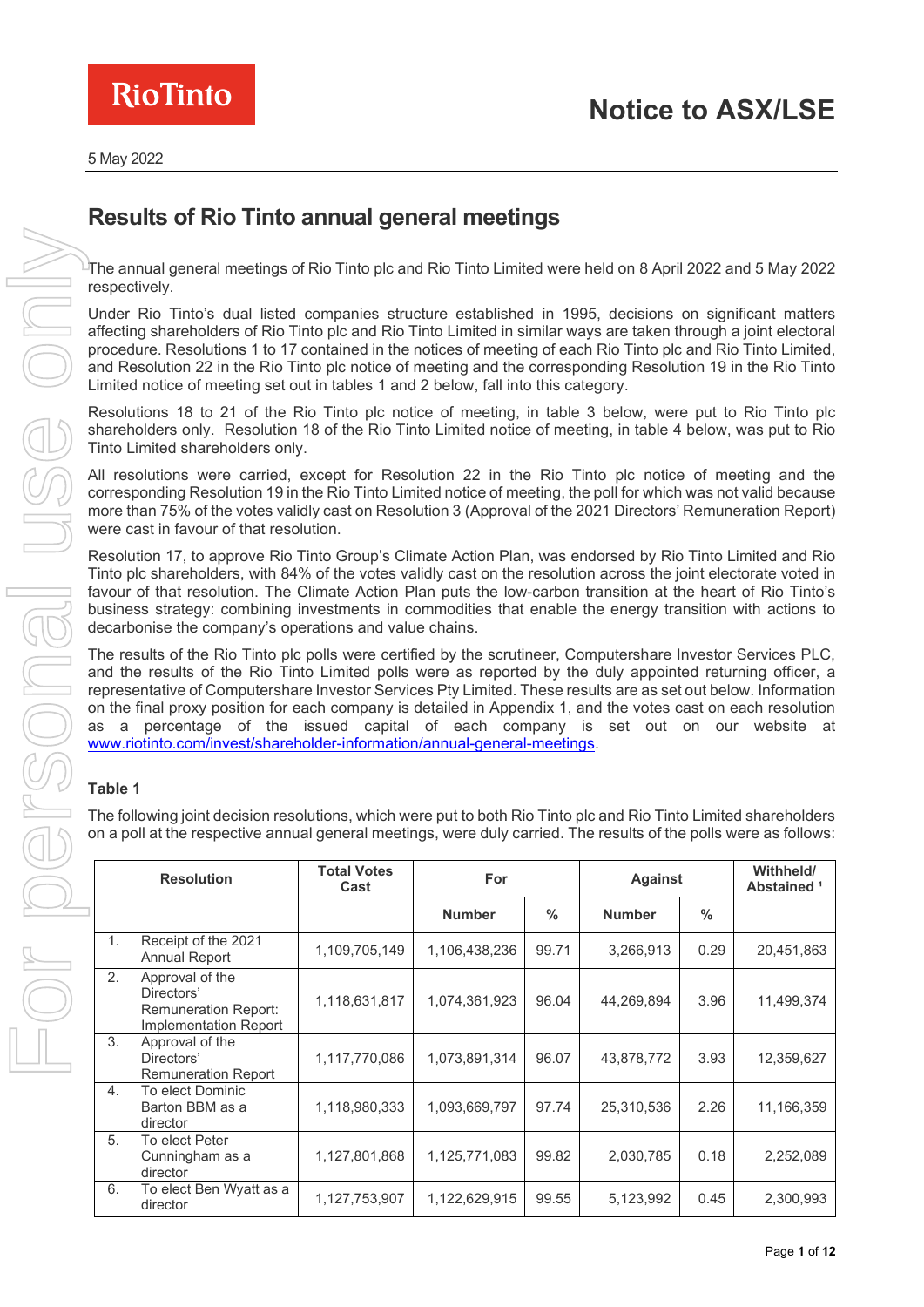| 7 <sub>1</sub> | To re-elect Megan<br>Clark AC as a director      | 1,127,942,691 | 1,034,147,529 | 91.68 | 93,795,162  | 8.32  | 2,202,684  |
|----------------|--------------------------------------------------|---------------|---------------|-------|-------------|-------|------------|
| 8.             | To re-elect Simon<br>Henry as a director         | 1,126,943,956 | 1,072,429,146 | 95.16 | 54,514,810  | 4.84  | 3,204,234  |
| 9.             | To re-elect Sam<br>Laidlaw as a director         | 1,127,882,458 | 1,045,126,420 | 92.66 | 82,756,038  | 7.34  | 2,267,071  |
| 10.            | To re-elect Simon<br>McKeon AO as a<br>director  | 1,127,915,093 | 1,077,546,804 | 95.53 | 50,368,289  | 4.47  | 2,230,282  |
| 11.            | To re-elect Jennifer<br>Nason as a director      | 1,127,910,066 | 1,076,539,138 | 95.45 | 51,370,928  | 4.55  | 2,235,309  |
| 12.            | To re-elect Jakob<br>Stausholm as a director     | 1,127,931,604 | 1,121,633,343 | 99.44 | 6,298,261   | 0.56  | 2,214,435  |
| 13.            | To re-elect Ngaire<br>Woods CBE as a<br>director | 1,127,913,097 | 1,076,957,425 | 95.48 | 50,955,672  | 4.52  | 2,231,528  |
| 14.            | Re- appointment of<br>auditors                   | 1,128,264,407 | 1,119,984,108 | 99.27 | 8,280,299   | 0.73  | 1,884,692  |
| 15.            | Remuneration of<br>auditors                      | 1,127,776,623 | 1,126,045,772 | 99.85 | 1,730,851   | 0.15  | 2,372,086  |
| 16.            | Authority to make<br>political donations         | 1,128,064,199 | 1,118,547,189 | 99.16 | 9,517,010   | 0.84  | 2,074,281  |
| 17.            | <b>Climate Action Plan</b>                       | 1,100,727,843 | 927,804,087   | 84.29 | 172,923,756 | 15.71 | 29,413,160 |
|                |                                                  |               |               |       |             |       |            |

 $^\mathrm{1}$  In calculating the results of the respective polls under the joint electoral procedure, "withheld" votes at Rio Tinto plc's meeting are aggregated with "abstained" votes at Rio Tinto Limited's meeting. For all relevant purposes "withheld" votes and "abstained" votes have the same meaning. They are not included in the calculation of the proportion of votes for and against each resolution.

#### **Table 2**

The poll for Resolution 22 in the Rio Tinto plc notice of meeting and the corresponding Resolution 19 in the Rio Tinto Limited notice of meeting was not valid because more than 75% of the votes validly cast on Resolution 3 (Approval of the 2021 Directors' Remuneration Report) were cast in favour of that resolution. Poll figures are provided below for information purposes only, and do not constitute a voting result.

|        | <b>Resolution</b>                                                                             | <b>Total Votes</b><br>Cast | For           |               | <b>Against</b> |       |           | Withheld/<br>Abstained <sup>1</sup> |
|--------|-----------------------------------------------------------------------------------------------|----------------------------|---------------|---------------|----------------|-------|-----------|-------------------------------------|
|        |                                                                                               |                            | <b>Number</b> | $\frac{0}{0}$ | <b>Number</b>  | $\%$  |           |                                     |
| 19/22. | Resolution to hold a<br>meeting for fresh election<br>of directors (conditional<br>item $)^2$ | 1,126,473,984              | 26,300,905    | 2.33          | 1,100,173,079  | 97.67 | 3,644,573 |                                     |

<sup>2</sup> Resolution 22 in the Rio Tinto plc notice of meeting and Resolution 19 in the Rio Tinto Limited notice of meeting are corresponding resolutions.

### **Table 3**

The following resolutions were put to Rio Tinto plc shareholders only and carried at the Rio Tinto plc meeting held on 8 April 2022. Resolution 18 was carried as an ordinary resolution and resolutions 19 to 21 as special resolutions. In accordance with the UK Listing Authority's Listing Rule 9.6.2, copies of all the resolutions passed by Rio Tinto plc shareholders, other than ordinary business, have been submitted to the National Storage Mechanism and are available for inspection at [http://www.morningstar.co.uk/uk/NSM.](http://www.morningstar.co.uk/uk/NSM) The results of the polls were as follows:

| <b>Resolution</b> |                                         | <b>Total Votes</b><br>Cast | For           |               | <b>Against</b> |               | Withheld/<br><b>Abstained</b> |
|-------------------|-----------------------------------------|----------------------------|---------------|---------------|----------------|---------------|-------------------------------|
|                   |                                         |                            | <b>Number</b> | $\frac{0}{0}$ | <b>Number</b>  | $\frac{0}{0}$ |                               |
| 18.               | General authority to allot<br>shares    | 920,552,687                | 906,818,271   | 98.51         | 13,734,416     | 1.49          | 2,155,910                     |
| 19.               | Disapplication of pre-emption<br>rights | 920,160,412                | 915,306,396   | 99.47         | 4,854,016      | 0.53          | 2,550,514                     |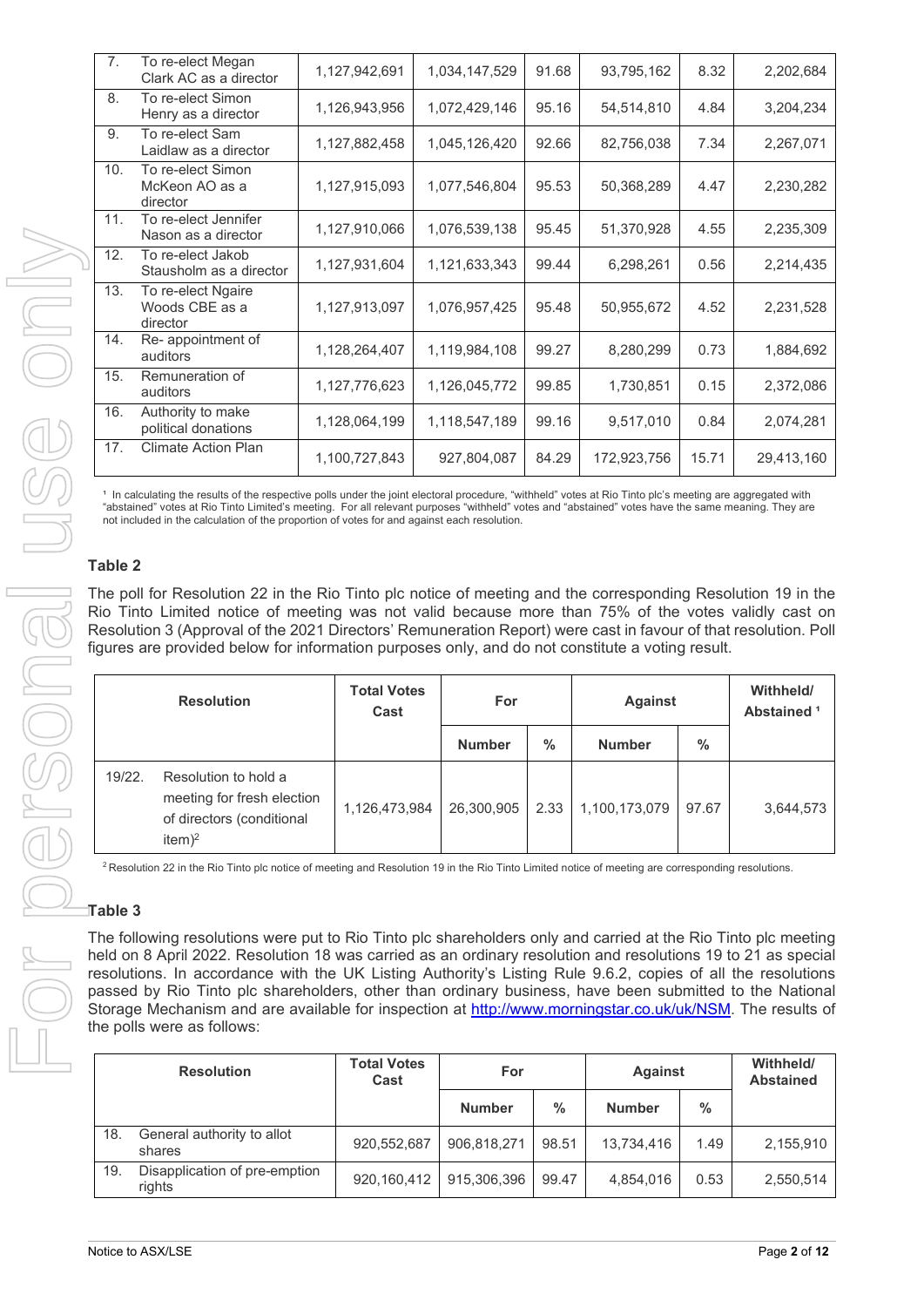|     | <b>Resolution</b>                                                           | <b>Total Votes</b><br>Cast | For         |       | <b>Against</b> |       | Withheld/<br><b>Abstained</b> |
|-----|-----------------------------------------------------------------------------|----------------------------|-------------|-------|----------------|-------|-------------------------------|
| 20. | Authority to purchase Rio<br>Tinto plc shares                               | 921,105,942                | 732,358,932 | 79.51 | 188,747,010    | 20.49 | 1,602,135                     |
| 21. | Notice period for general<br>meetings other than annual<br>general meetings | 921,160,622                | 878,544,694 | 95.37 | 42,615,928     | 4.63  | 1,547,188                     |

### **Table 4**

| Tinto plc and now has a holding of just over 14% given its non-participation in the Company's significant share<br>buyback programmes. This places Chinalco close to the 14.99% holding threshold agreed with the Australian<br>Government at the time of its original investment in Rio Tinto.<br>Table 4<br>Resolution 18 below was put to Rio Tinto Limited shareholders only. Resolution 18 was carried as a special<br>resolution. The results of the poll were as follows: |                            |               |       |                |      |                                |
|----------------------------------------------------------------------------------------------------------------------------------------------------------------------------------------------------------------------------------------------------------------------------------------------------------------------------------------------------------------------------------------------------------------------------------------------------------------------------------|----------------------------|---------------|-------|----------------|------|--------------------------------|
| <b>Resolution</b>                                                                                                                                                                                                                                                                                                                                                                                                                                                                | <b>Total Votes</b><br>Cast | For           |       | <b>Against</b> |      | Withheld /<br><b>Abstained</b> |
|                                                                                                                                                                                                                                                                                                                                                                                                                                                                                  |                            | <b>Number</b> | $\%$  | <b>Number</b>  | $\%$ |                                |
| Renewal of off-market and on-<br>18.<br>market share buy-back authorities                                                                                                                                                                                                                                                                                                                                                                                                        | 206,804,067                | 205,283,446   | 99.26 | 1,520,621      | 0.74 | 638,387                        |
|                                                                                                                                                                                                                                                                                                                                                                                                                                                                                  |                            |               |       |                |      |                                |
|                                                                                                                                                                                                                                                                                                                                                                                                                                                                                  |                            |               |       |                |      |                                |
|                                                                                                                                                                                                                                                                                                                                                                                                                                                                                  |                            |               |       |                |      |                                |

#### LEI: 213800YOEO5OQ72G2R82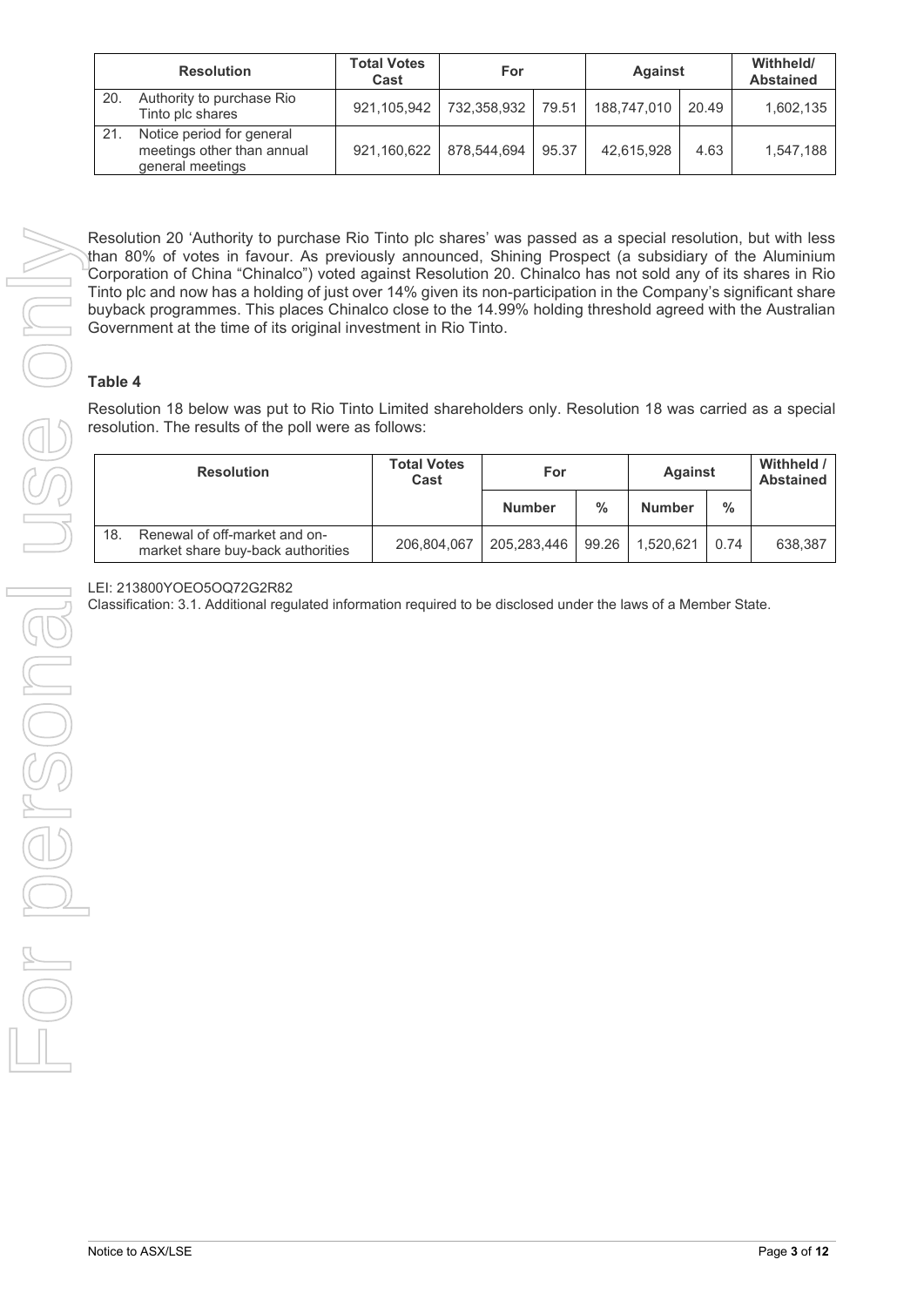# **Media Relations, UK**

**Illtud Harri** M +44 7920 503 600

**David Outhwaite** M +44 7787 597 493

# **Media Relations, Americas**

**Matthew Klar** T +1 514 608 4429

## **Investor Relations, UK**

**Menno Sanderse** M: +44 7825 195 178

**David Ovington** M +44 7920 010 978

**Clare Peever** M +44 7788 967 877

# **Rio Tinto plc**

6 St James's Square London SW1Y 4AD United Kingdom

T +44 20 7781 2000 Registered in England No. 719885

# **Media Relations, Australia**

**Jonathan Rose** M +61 447 028 913

**Matt Chambers** M +61 433 525 739

**Jesse Riseborough** M +61 436 653 412

## **Investor Relations, Australia**

**Amar Jambaa**  M +61 472 865 948

# **Rio Tinto Limited**

Level 7, 360 Collins Street Melbourne 3000 Australia

T +61 3 9283 3333 Registered in Australia ABN 96 004 458 404

This announcement is authorised for release to the market by Steve Allen, Rio Tinto's Group Company Secretary.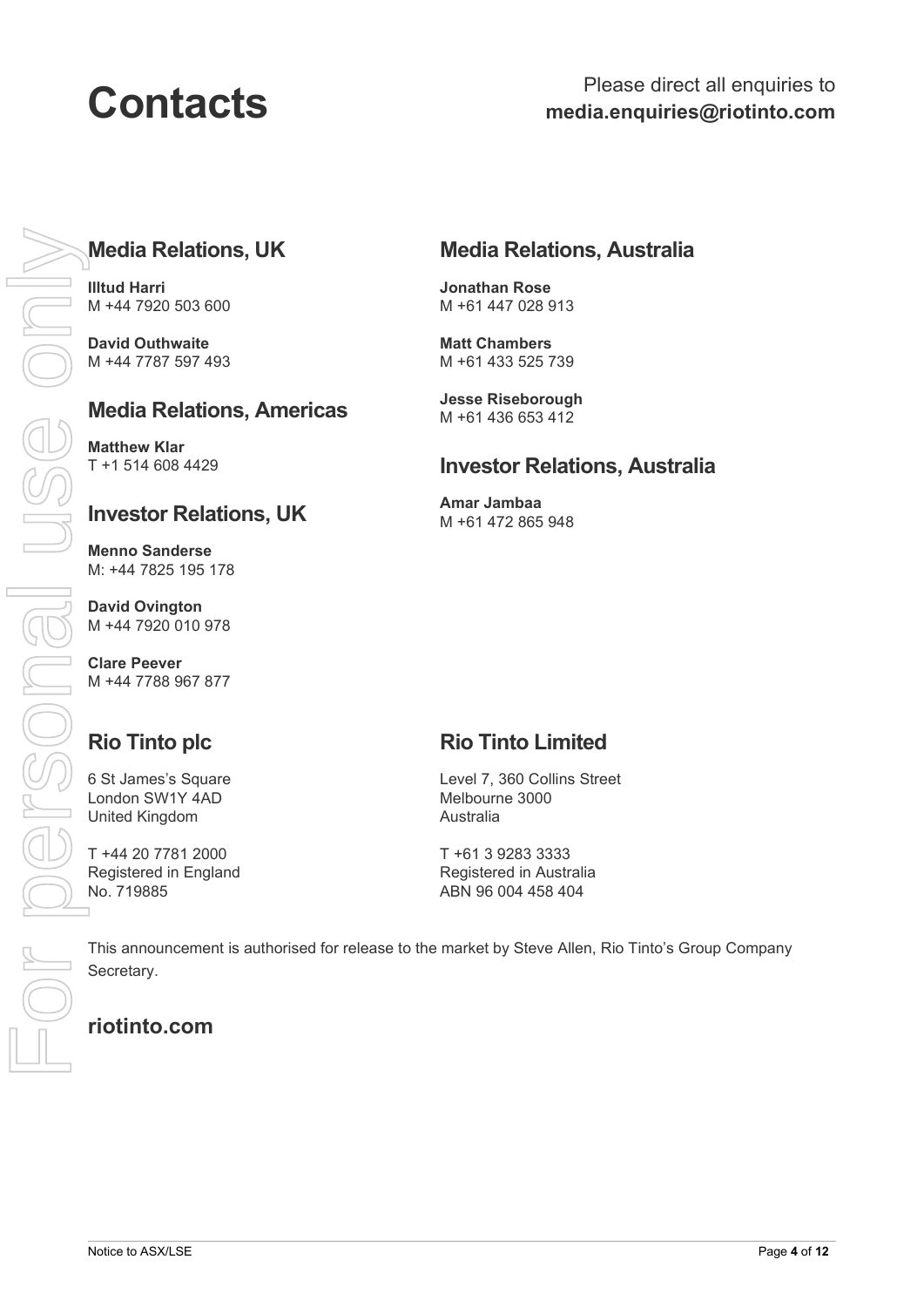#### **Appendix 1**

#### **FINAL PROXY POSITION**

Shareholders are encouraged to look at the voting figures provided in the main part of this announcement, as proxy figures may not be an accurate indication of the voting at the annual general meetings; a proxy is an authority or direction to the proxy holder to vote and not a vote itself. As such, the proxy figures do not reflect the votes cast by shareholders who attend the meeting in person, or through an attorney or corporate representative.

References in this appendix in respect of Resolutions 1-17 and Resolutions 22 in the Rio Tinto plc notice of meeting and the corresponding Resolution 19 in the Rio Tinto Limited notice of meeting, to an appointment specifying that a proxy abstain on a resolution should, when referring to voting at Rio Tinto plc's annual general meeting, be taken as references to the appointment specifying that the proxy withhold from voting on a resolution.

The proxy position for each company (excluding the proxy votes carried from one meeting to the other meeting by the Special Voting Shares in accordance with the DLC structure) on the resolutions put to both Rio Tinto plc and Rio Tinto Limited shareholders under the joint electoral procedure was as follows:

| PROXY POSITION FOR RIO TINTO PLC AND RIO TINTO LIMITED<br><b>ON JOINT DECISIONS</b>           | <b>Rio Tinto plc</b> | <b>Rio Tinto Limited</b> |
|-----------------------------------------------------------------------------------------------|----------------------|--------------------------|
| 1. Receipt of the 2021 Annual Report                                                          |                      |                          |
| Total number of proxy votes exercisable by all proxies validly<br>appointed:                  | 906,790,072          | 201, 557, 768            |
| Total number of proxy votes in respect of which the appointments<br>specified that the proxy: |                      |                          |
| was to vote for the resolution<br>(i)                                                         | 903,956,248          | 198,716,680              |
| was to vote against the resolution<br>(ii)                                                    | 2,527,270            | 187,515                  |
| (iii) was to abstain on the resolution                                                        | 14,661,083           | 5,786,546                |
| (iv) may vote at the proxy's discretion                                                       | 306,554              | 2,653,573                |
| 2. Approval of the Directors' Remuneration Report:<br><b>Implementation Report</b>            |                      |                          |
| Total number of proxy votes exercisable by all proxies validly<br>appointed:                  | 910,660,716          | 206,618,672              |
| Total number of proxy votes in respect of which the appointments<br>specified that the proxy: |                      |                          |
| was to vote for the resolution<br>(i)                                                         | 873,614,361          | 197,099,799              |
| was to vote against the resolution<br>(ii)                                                    | 36,745,085           | 6,895,782                |
| (iii) was to abstain on the resolution                                                        | 10,788,624           | 725,488                  |
| (iv) may vote at the proxy's discretion                                                       | 301,270              | 2,623,091                |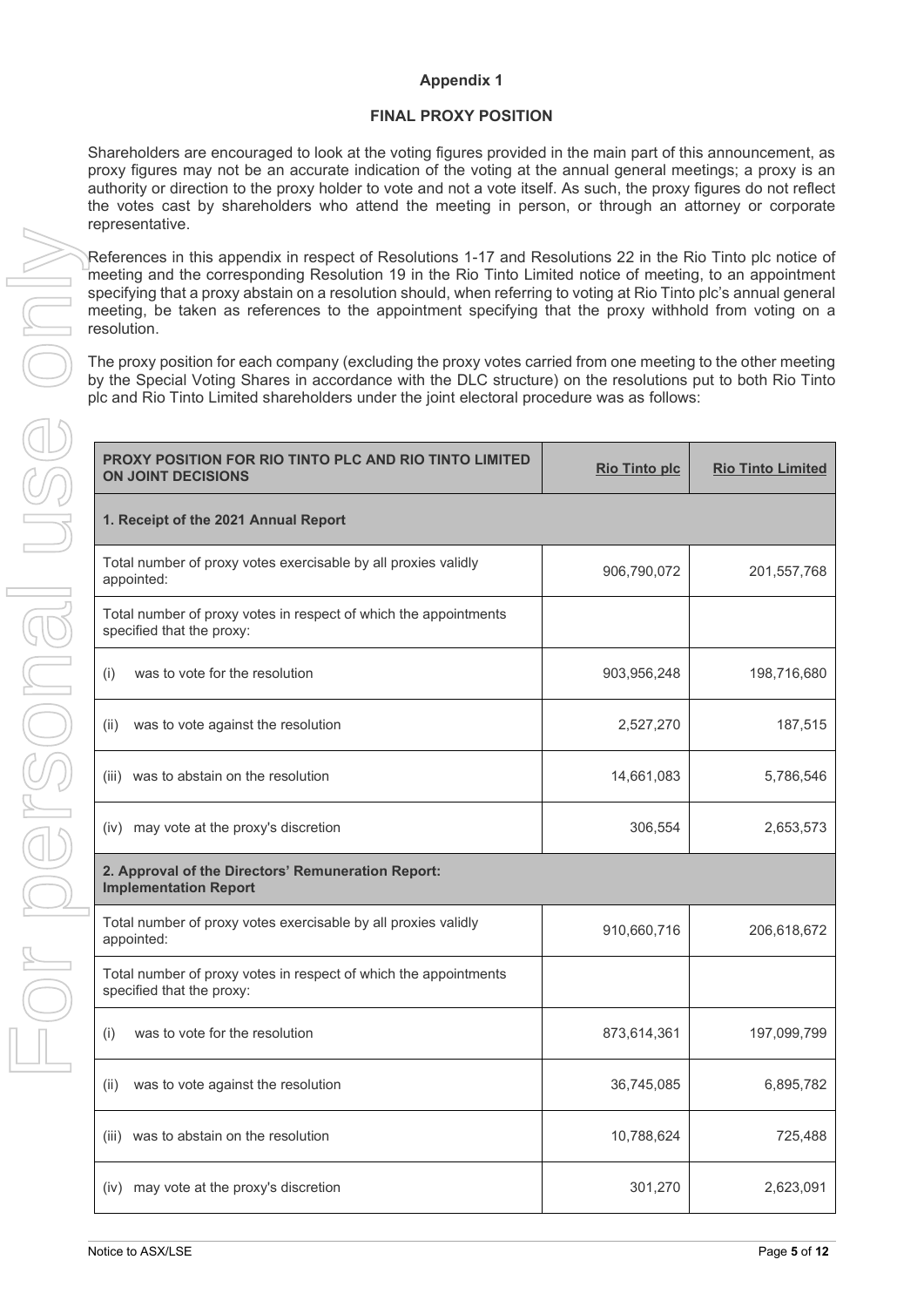| PROXY POSITION FOR RIO TINTO PLC AND RIO TINTO LIMITED<br><b>ON JOINT DECISIONS</b>           | <b>Rio Tinto plc</b> | <b>Rio Tinto Limited</b> |  |  |  |  |  |
|-----------------------------------------------------------------------------------------------|----------------------|--------------------------|--|--|--|--|--|
| 3. Approval of the Directors' Remuneration Report                                             |                      |                          |  |  |  |  |  |
| Total number of proxy votes exercisable by all proxies validly<br>appointed:                  | 909,802,814          | 206,623,571              |  |  |  |  |  |
| Total number of proxy votes in respect of which the appointments<br>specified that the proxy: |                      |                          |  |  |  |  |  |
| was to vote for the resolution<br>(i)                                                         | 873,253,429          | 196,986,341              |  |  |  |  |  |
| was to vote against the resolution<br>(ii)                                                    | 36,251,715           | 6,997,850                |  |  |  |  |  |
| was to abstain on the resolution<br>(iii)                                                     | 11,646,024           | 719,613                  |  |  |  |  |  |
| (iv) may vote at the proxy's discretion                                                       | 297,670              | 2,639,380                |  |  |  |  |  |
| 4. To elect Dominic Barton BBM as a director                                                  |                      |                          |  |  |  |  |  |
| Total number of proxy votes exercisable by all proxies validly<br>appointed:                  | 910,877,553          | 206,782,617              |  |  |  |  |  |
| Total number of proxy votes in respect of which the appointments<br>specified that the proxy: |                      |                          |  |  |  |  |  |
| was to vote for the resolution<br>(i)                                                         | 885,759,860          | 203,620,215              |  |  |  |  |  |
| (ii)<br>was to vote against the resolution                                                    | 24,815,038           | 493,912                  |  |  |  |  |  |
| (iii) was to abstain on the resolution                                                        | 10,573,431           | 561,006                  |  |  |  |  |  |
| (iv) may vote at the proxy's discretion                                                       | 302,655              | 2,668,490                |  |  |  |  |  |
| 5. To elect Peter Cunningham as a director                                                    |                      |                          |  |  |  |  |  |
| Total number of proxy votes exercisable by all proxies validly<br>appointed:                  | 919,750,666          | 206,721,557              |  |  |  |  |  |
| Total number of proxy votes in respect of which the appointments<br>specified that the proxy: |                      |                          |  |  |  |  |  |
| was to vote for the resolution<br>(i)                                                         | 918,204,266          | 203,278,655              |  |  |  |  |  |
| was to vote against the resolution<br>(ii)                                                    | 1,242,283            | 786,916                  |  |  |  |  |  |
| was to abstain on the resolution<br>(iii)                                                     | 1,700,283            | 529,366                  |  |  |  |  |  |
| may vote at the proxy's discretion<br>(iv)                                                    | 304,117              | 2,655,986                |  |  |  |  |  |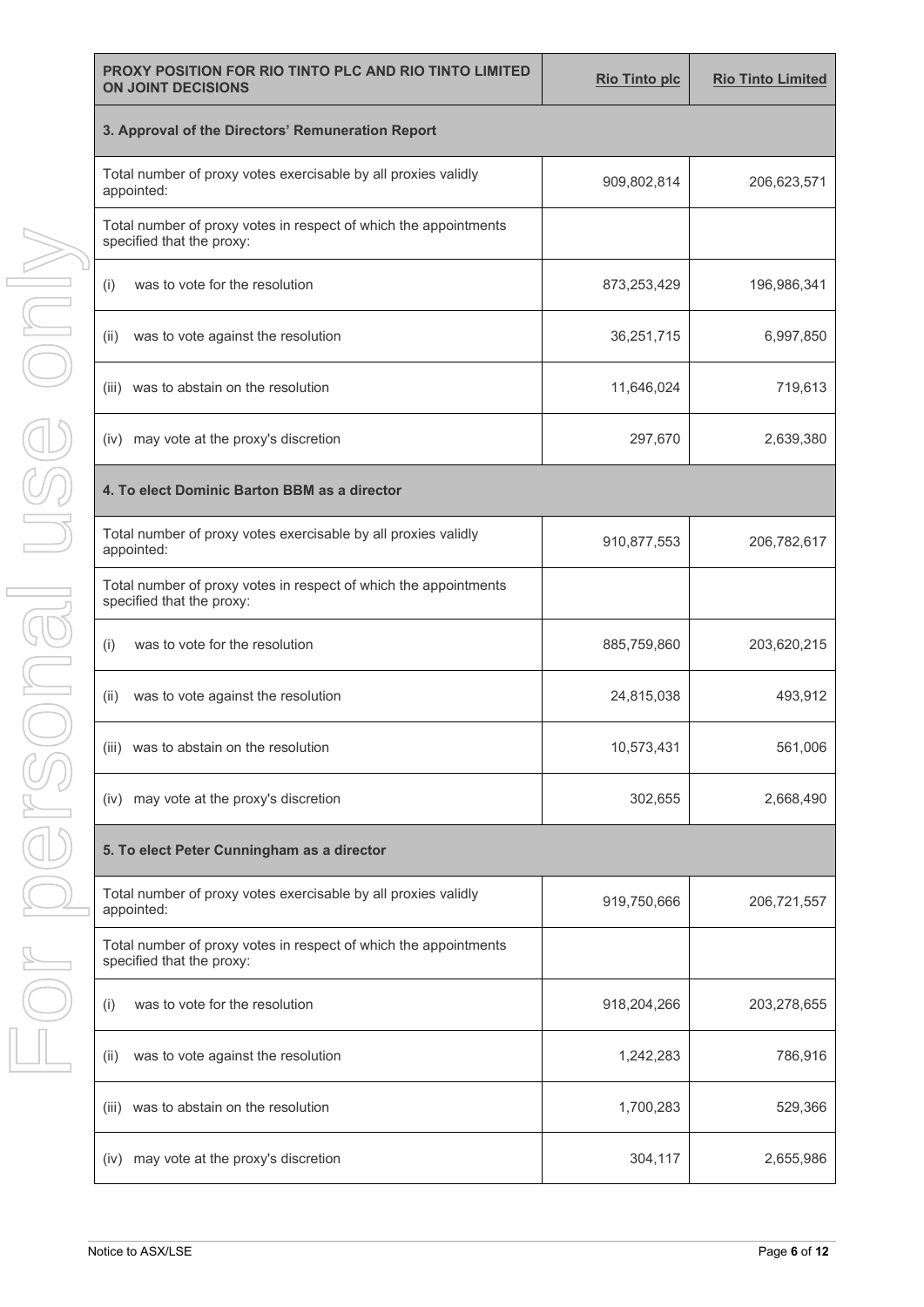| <b>PROXY POSITION FOR RIO TINTO PLC AND RIO TINTO LIMITED</b><br><b>ON JOINT DECISIONS</b>    | <b>Rio Tinto plc</b> | <b>Rio Tinto Limited</b> |  |  |  |  |  |
|-----------------------------------------------------------------------------------------------|----------------------|--------------------------|--|--|--|--|--|
| 6. To elect Ben Wyatt as a director                                                           |                      |                          |  |  |  |  |  |
| Total number of proxy votes exercisable by all proxies validly<br>appointed:                  | 919,721,440          | 206,710,829              |  |  |  |  |  |
| Total number of proxy votes in respect of which the appointments<br>specified that the proxy: |                      |                          |  |  |  |  |  |
| was to vote for the resolution<br>(i)                                                         | 915,915,129          | 202,416,199              |  |  |  |  |  |
| was to vote against the resolution<br>(ii)                                                    | 3,504,528            | 1,610,903                |  |  |  |  |  |
| (iii) was to abstain on the resolution                                                        | 1,729,756            | 540,784                  |  |  |  |  |  |
| (iv) may vote at the proxy's discretion                                                       | 301,783              | 2,683,727                |  |  |  |  |  |
| 7. To re-elect Megan Clark AC as a director                                                   |                      |                          |  |  |  |  |  |
| Total number of proxy votes exercisable by all proxies validly<br>appointed:                  | 919,740,218          | 206,881,147              |  |  |  |  |  |
| Total number of proxy votes in respect of which the appointments<br>specified that the proxy: |                      |                          |  |  |  |  |  |
| was to vote for the resolution<br>(i)                                                         | 846,092,206          | 183,957,537              |  |  |  |  |  |
| was to vote against the resolution<br>(ii)                                                    | 73,344,327           | 20,240,943               |  |  |  |  |  |
| (iii) was to abstain on the resolution                                                        | 1,710,976            | 463,677                  |  |  |  |  |  |
| (iv) may vote at the proxy's discretion                                                       | 303,685              | 2,682,667                |  |  |  |  |  |
| 8. To re-elect Simon Henry as a director                                                      |                      |                          |  |  |  |  |  |
| Total number of proxy votes exercisable by all proxies validly<br>appointed:                  | 919,323,422          | 206,847,171              |  |  |  |  |  |
| Total number of proxy votes in respect of which the appointments<br>specified that the proxy: |                      |                          |  |  |  |  |  |
| was to vote for the resolution<br>(i)                                                         | 876,356,992          | 192,520,336              |  |  |  |  |  |
| was to vote against the resolution<br>(ii)                                                    | 42,664,696           | 11,635,790               |  |  |  |  |  |
| (iii) was to abstain on the resolution                                                        | 2,127,773            | 496,066                  |  |  |  |  |  |
| may vote at the proxy's discretion<br>(iv)                                                    | 301,734              | 2,691,045                |  |  |  |  |  |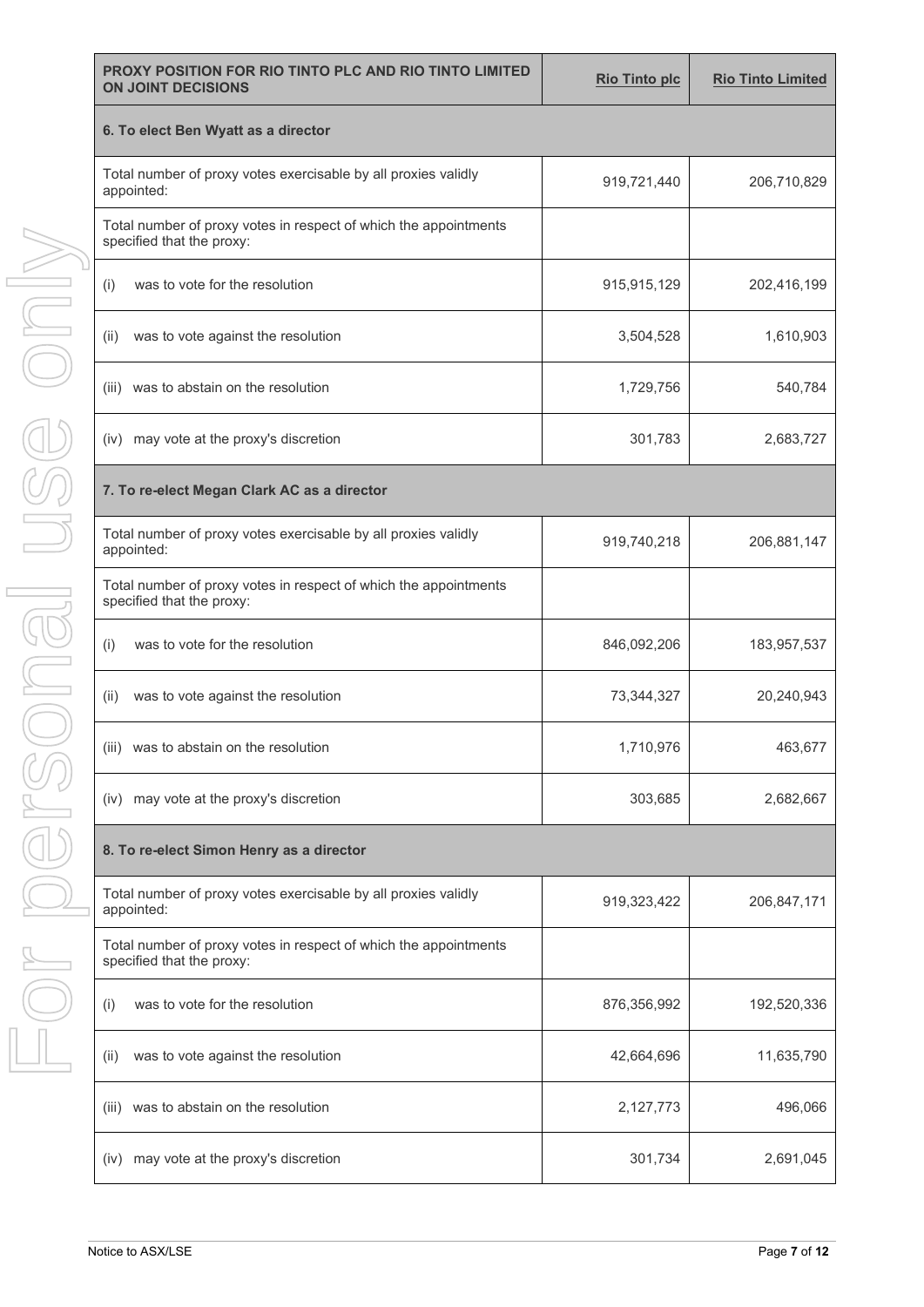| PROXY POSITION FOR RIO TINTO PLC AND RIO TINTO LIMITED<br><b>ON JOINT DECISIONS</b>           | <b>Rio Tinto plc</b> | <b>Rio Tinto Limited</b> |  |  |  |  |  |
|-----------------------------------------------------------------------------------------------|----------------------|--------------------------|--|--|--|--|--|
| 9. To re-elect Sam Laidlaw as a director                                                      |                      |                          |  |  |  |  |  |
| Total number of proxy votes exercisable by all proxies validly<br>appointed:                  | 919,711,876          | 206,846,294              |  |  |  |  |  |
| Total number of proxy votes in respect of which the appointments<br>specified that the proxy: |                      |                          |  |  |  |  |  |
| was to vote for the resolution<br>(i)                                                         | 855, 156, 166        | 185,901,714              |  |  |  |  |  |
| was to vote against the resolution<br>(ii)                                                    | 64,253,429           | 18,288,285               |  |  |  |  |  |
| was to abstain on the resolution<br>(iii)                                                     | 1,739,072            | 498,529                  |  |  |  |  |  |
| (iv) may vote at the proxy's discretion                                                       | 302,281              | 2,656,295                |  |  |  |  |  |
| 10. To re-elect Simon McKeon AO as a director                                                 |                      |                          |  |  |  |  |  |
| Total number of proxy votes exercisable by all proxies validly<br>appointed:                  | 919,726,262          | 206,868,668              |  |  |  |  |  |
| Total number of proxy votes in respect of which the appointments<br>specified that the proxy: |                      |                          |  |  |  |  |  |
| was to vote for the resolution<br>(i)                                                         | 881,262,680          | 192,205,284              |  |  |  |  |  |
| (ii)<br>was to vote against the resolution                                                    | 38, 162, 557         | 11,992,189               |  |  |  |  |  |
| (iii) was to abstain on the resolution                                                        | 1,724,933            | 476,155                  |  |  |  |  |  |
| (iv) may vote at the proxy's discretion                                                       | 301,025              | 2,671,195                |  |  |  |  |  |
| 11. To re-elect Jennifer Nason as a director                                                  |                      |                          |  |  |  |  |  |
| Total number of proxy votes exercisable by all proxies validly<br>appointed:                  | 919,719,763          | 206,873,328              |  |  |  |  |  |
| Total number of proxy votes in respect of which the appointments<br>specified that the proxy: |                      |                          |  |  |  |  |  |
| was to vote for the resolution<br>(i)                                                         | 879,925,049          | 192,510,239              |  |  |  |  |  |
| was to vote against the resolution<br>(ii)                                                    | 39,492,100           | 11,678,123               |  |  |  |  |  |
| was to abstain on the resolution<br>(iii)                                                     | 1,731,432            | 471,495                  |  |  |  |  |  |
| may vote at the proxy's discretion<br>(iv)                                                    | 302,614              | 2,684,966                |  |  |  |  |  |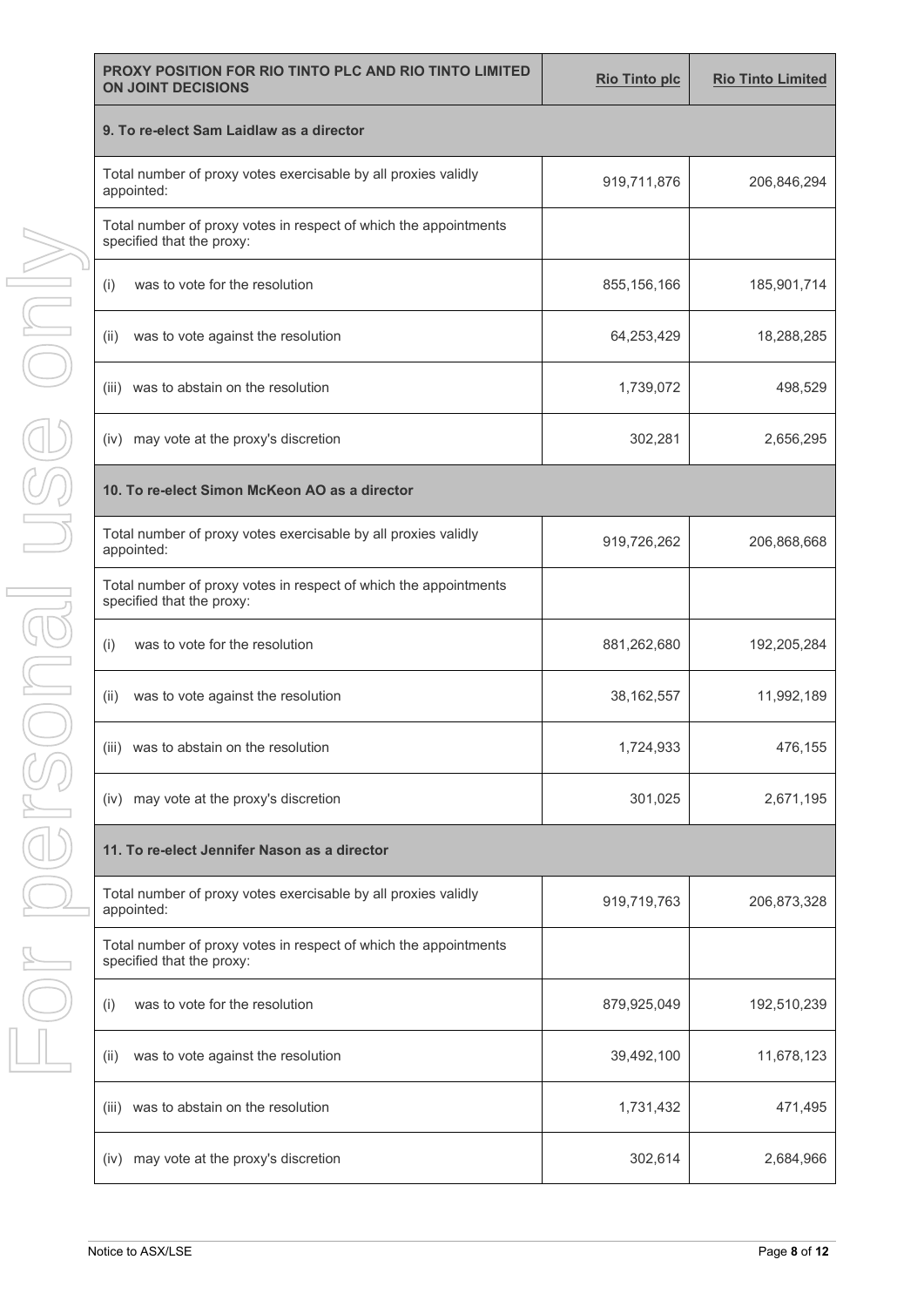| PROXY POSITION FOR RIO TINTO PLC AND RIO TINTO LIMITED<br><b>ON JOINT DECISIONS</b>           | <b>Rio Tinto plc</b> | <b>Rio Tinto Limited</b> |  |  |  |  |  |
|-----------------------------------------------------------------------------------------------|----------------------|--------------------------|--|--|--|--|--|
| 12. To re-elect Jakob Stausholm as a director                                                 |                      |                          |  |  |  |  |  |
| Total number of proxy votes exercisable by all proxies validly<br>appointed:                  | 919,718,914          | 206,881,940              |  |  |  |  |  |
| Total number of proxy votes in respect of which the appointments<br>specified that the proxy: |                      |                          |  |  |  |  |  |
| was to vote for the resolution<br>(i)                                                         | 914,104,842          | 203,202,925              |  |  |  |  |  |
| was to vote against the resolution<br>(ii)                                                    | 5,313,513            | 984,265                  |  |  |  |  |  |
| was to abstain on the resolution<br>(iii)                                                     | 1,732,282            | 462,656                  |  |  |  |  |  |
| (iv) may vote at the proxy's discretion                                                       | 300,559              | 2,694,750                |  |  |  |  |  |
| 13. To re-elect Ngaire Woods CBE as a director                                                |                      |                          |  |  |  |  |  |
| Total number of proxy votes exercisable by all proxies validly<br>appointed:                  | 919,718,694          | 206,878,328              |  |  |  |  |  |
| Total number of proxy votes in respect of which the appointments<br>specified that the proxy: |                      |                          |  |  |  |  |  |
| was to vote for the resolution<br>(i)                                                         | 880,372,560          | 192,495,214              |  |  |  |  |  |
| (ii)<br>was to vote against the resolution                                                    | 39,046,112           | 11,708,952               |  |  |  |  |  |
| (iii) was to abstain on the resolution                                                        | 1,732,651            | 466,495                  |  |  |  |  |  |
| (iv) may vote at the proxy's discretion                                                       | 300,022              | 2,674,162                |  |  |  |  |  |
| 14. Re- appointment of auditors                                                               |                      |                          |  |  |  |  |  |
| Total number of proxy votes exercisable by all proxies validly<br>appointed:                  | 920,031,713          | 206,899,083              |  |  |  |  |  |
| Total number of proxy votes in respect of which the appointments<br>specified that the proxy: |                      |                          |  |  |  |  |  |
| was to vote for the resolution<br>(i)                                                         | 912,427,273          | 203,782,257              |  |  |  |  |  |
| was to vote against the resolution<br>(ii)                                                    | 7,285,540            | 442,351                  |  |  |  |  |  |
| was to abstain on the resolution<br>(III)                                                     | 1,420,708            | 444,010                  |  |  |  |  |  |
| may vote at the proxy's discretion<br>(iv)                                                    | 318,900              | 2,674,475                |  |  |  |  |  |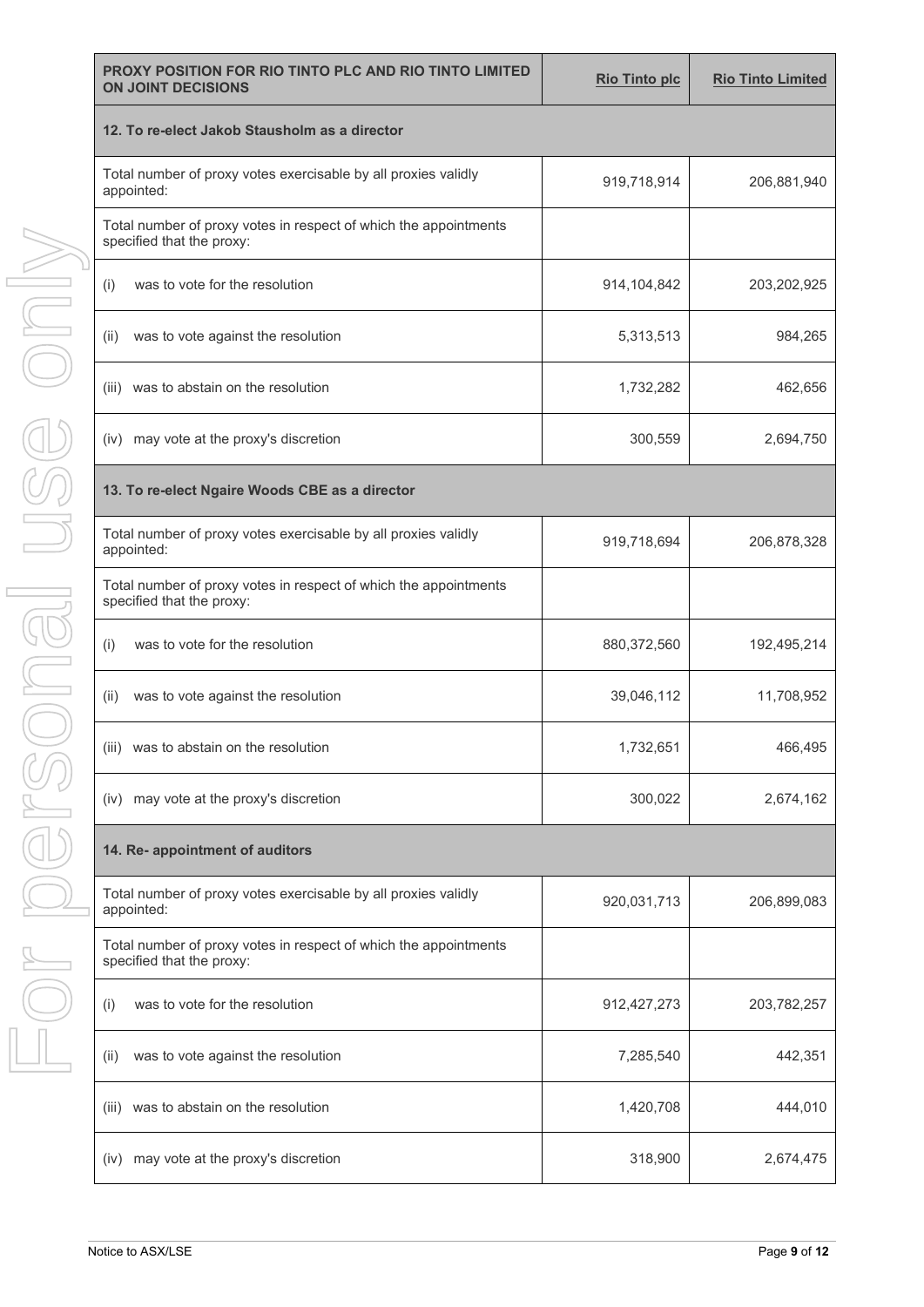| PROXY POSITION FOR RIO TINTO PLC AND RIO TINTO LIMITED<br><b>ON JOINT DECISIONS</b>           | <b>Rio Tinto plc</b> | <b>Rio Tinto Limited</b> |
|-----------------------------------------------------------------------------------------------|----------------------|--------------------------|
| 15. Remuneration of auditors                                                                  |                      |                          |
| Total number of proxy votes exercisable by all proxies validly<br>appointed:                  | 919,547,287          | 206,894,982              |
| Total number of proxy votes in respect of which the appointments<br>specified that the proxy: |                      |                          |
| was to vote for the resolution<br>(i)                                                         | 918,396,958          | 203,867,413              |
| was to vote against the resolution<br>(ii)                                                    | 829,527              | 335,056                  |
| was to abstain on the resolution<br>(iii)                                                     | 1,905,134            | 447,243                  |
| (iv) may vote at the proxy's discretion                                                       | 320,802              | 2,692,513                |
| 16. Authority to make political donations                                                     |                      |                          |
| Total number of proxy votes exercisable by all proxies validly<br>appointed:                  | 919,833,661          | 206,899,074              |
| Total number of proxy votes in respect of which the appointments<br>specified that the proxy: |                      |                          |
| was to vote for the resolution<br>(i)                                                         | 912,313,709          | 202,012,555              |
| was to vote against the resolution<br>(ii)                                                    | 7,213,134            | 2,269,489                |
| (iii) was to abstain on the resolution                                                        | 1,607,076            | 443,710                  |
| (iv) may vote at the proxy's discretion                                                       | 306,818              | 2,617,030                |
| 17. Climate Action Plan                                                                       |                      |                          |
| Total number of proxy votes exercisable by all proxies validly<br>appointed:                  | 898,296,562          | 201,093,410              |
| Total number of proxy votes in respect of which the appointments<br>specified that the proxy: |                      |                          |
| was to vote for the resolution<br>(i)                                                         | 758,159,068          | 166,523,274              |
| was to vote against the resolution<br>(ii)                                                    | 139,820,512          | 31,946,634               |
| was to abstain on the resolution<br>(III)                                                     | 23, 151, 516         | 6,246,416                |
| (iv) may vote at the proxy's discretion                                                       | 316,982              | 2,623,502                |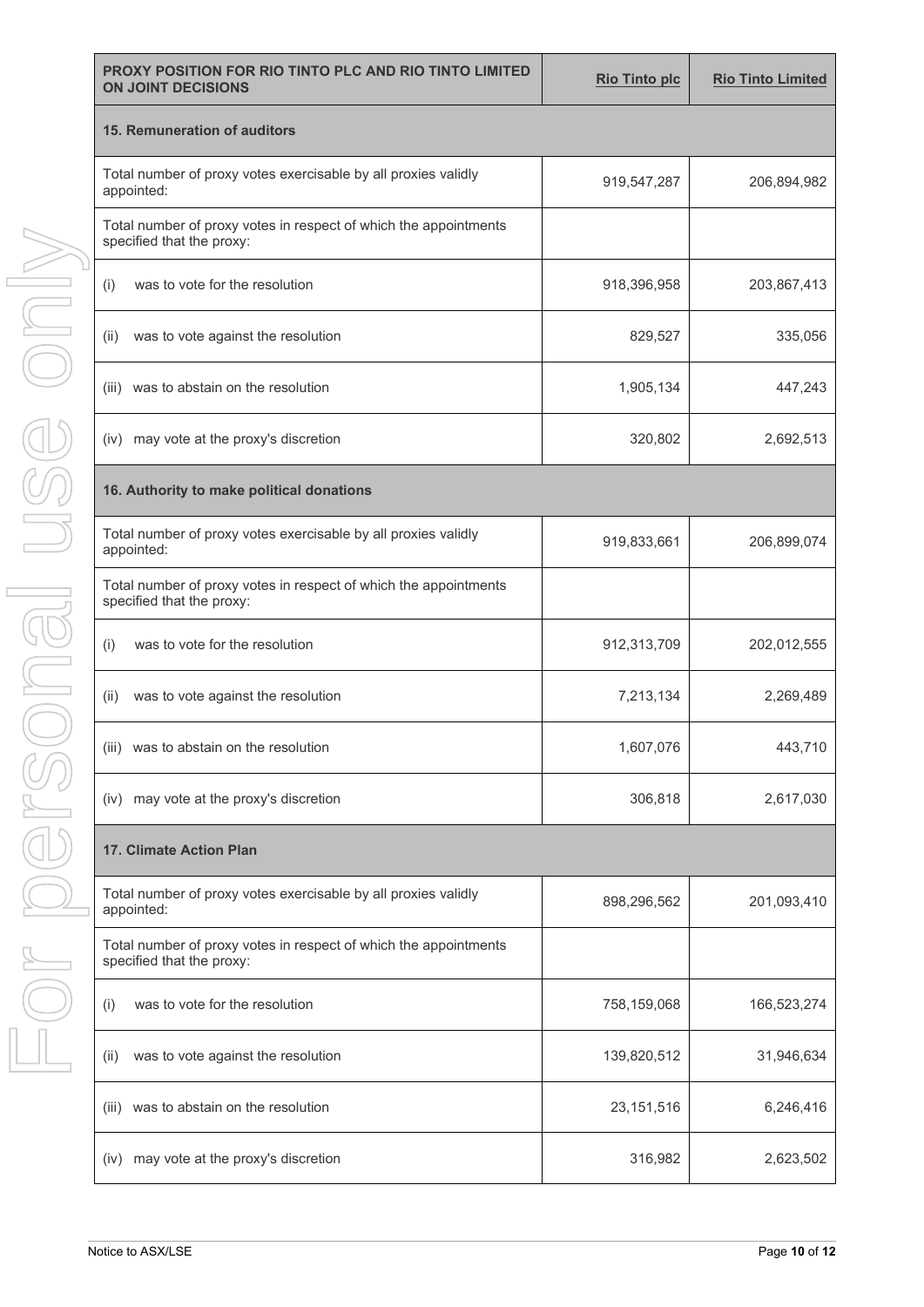|  | <b>PROXY POSITION FOR RIO TINTO PLC AND RIO TINTO LIMITED</b><br><b>ON JOINT DECISIONS</b>          | <b>Rio Tinto plc</b> | <b>Rio Tinto Limited</b> |  |  |
|--|-----------------------------------------------------------------------------------------------------|----------------------|--------------------------|--|--|
|  | 19/22. Resolution to hold a meeting for fresh election of directors (conditional item) <sup>1</sup> |                      |                          |  |  |
|  | Total number of proxy votes exercisable by all proxies validly<br>appointed:                        | 918,530,541          | 206,605,871              |  |  |
|  | Total number of proxy votes in respect of which the appointments<br>specified that the proxy:       |                      |                          |  |  |
|  | was to vote for the resolution<br>(i)                                                               | 24,007,183           | 2,236,300                |  |  |
|  | was to vote against the resolution<br>(ii)                                                          | 894,136,393          | 201,735,080              |  |  |
|  | was to abstain on the resolution<br>(iii)                                                           | 2,917,838            | 737,023                  |  |  |
|  | may vote at the proxy's discretion<br>(iv)                                                          | 386,965              | 2,634,491                |  |  |

<sup>1</sup> Resolution 22 in the Rio Tinto plc notice of meeting and Resolution 19 in the Rio Tinto Limited notice of meeting are corresponding resolutions.

| PROXY POSITION FOR RIO TINTO PLC ONLY MATTERS -<br><b>RESOLUTIONS FROM MEETING HELD ON 8 APRIL 2022</b> | <b>Rio Tinto plc</b> |
|---------------------------------------------------------------------------------------------------------|----------------------|
| 18. General authority to allot shares                                                                   |                      |
| Total number of proxy votes exercisable by all proxies validly<br>appointed:                            | 919,296,547          |
| Total number of proxy votes in respect of which the appointments<br>specified that the proxy:           |                      |
| was to vote for the resolution<br>(i)                                                                   | 905,254,940          |
| (ii)<br>was to vote against the resolution                                                              | 13,732,937           |
| was to abstain on the resolution<br>(iii)                                                               | 2,155,873            |
| may vote at the proxy's discretion<br>(iv)                                                              | 308,670              |
| 19. Disapplication of pre-emption rights                                                                |                      |
| Total number of proxy votes exercisable by all proxies validly<br>appointed:                            | 918,899,871          |
| Total number of proxy votes in respect of which the appointments<br>specified that the proxy:           |                      |
| was to vote for the resolution<br>(i)                                                                   | 913,721,705          |
| (ii)<br>was to vote against the resolution                                                              | 4,862,732            |
| was to abstain on the resolution<br>(iii)                                                               | 2,550,477            |
| may vote at the proxy's discretion<br>(iv)                                                              | 315,434              |